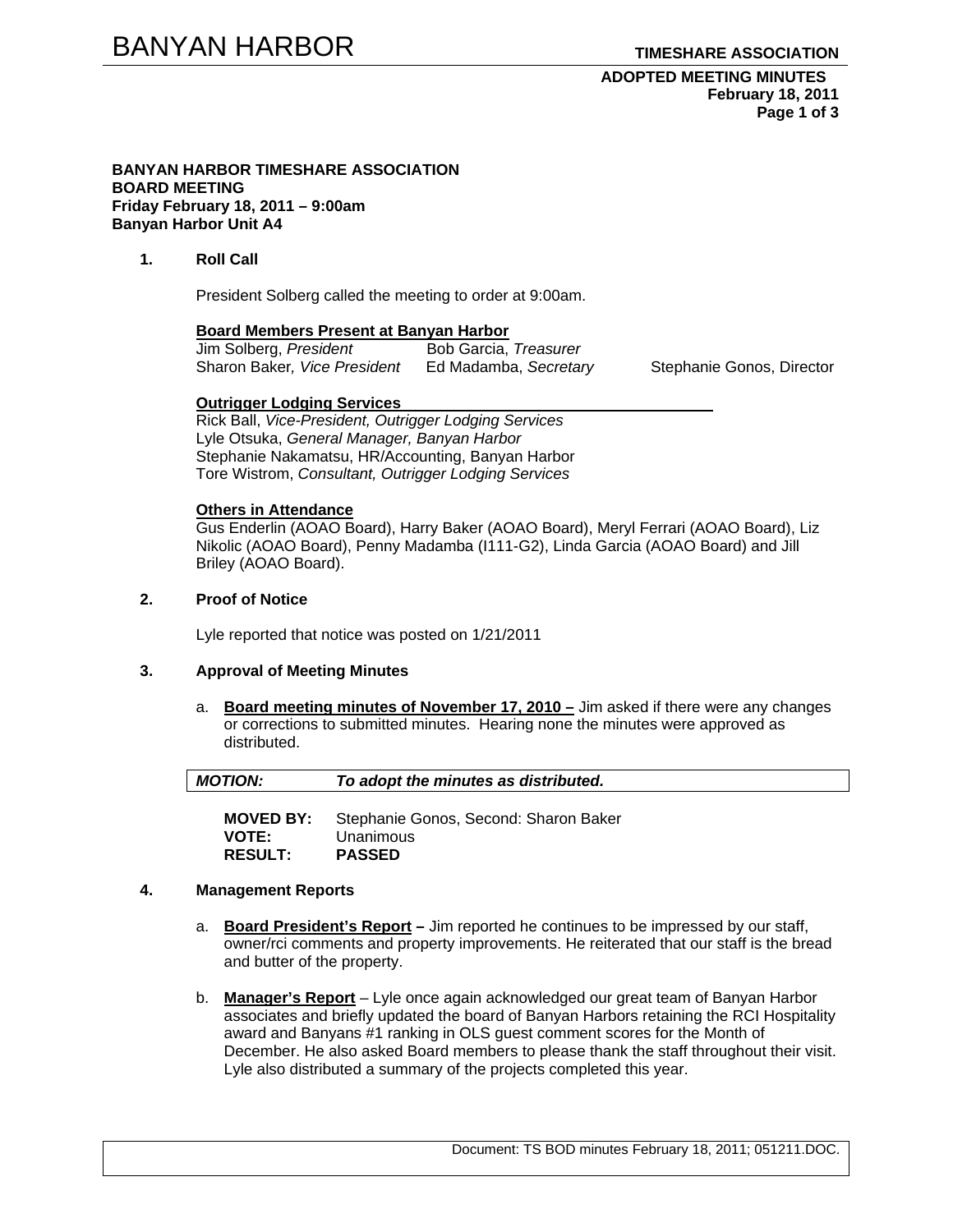## **ADOPTED MEETING MINUTES February 18, 2011 Page 2 of 3**

## **5. Financial Reports**

- a. **December 2010 Financial –** Rick reviewed the financial results through December 2010. Revenues year-to-date exceeded budget by \$13,082, and expenses were unfavorable to budget by \$45,432 due to a bad debt accrual of \$49,000, resulting in a net surplus yearto-date of \$897.
- b. **Reserve Study –** Rick reviewed the reserve study highlighting 2010 year end projects. Future projects will focus on new mirror / picture replacements, tub replacements, bathroom exhaust fans and interior door replacements. We continue to monitor capital projects as to not over-extend ourselves, but to maintain the furnishings, fixtures and equipment of the units. The 20 year Reserve Study, which is reviewed by the Board quarterly continues to be a very good tool to show funding for anticipated future projects.
- c. **Collection –** Rick reported and reviewed a recapped summary of outstanding maintenance fees. Continental Central Credit, Inc., our collection company, is doing a better job collecting current accounts versus older accounts. It is hopeful that the Land court issue will be resolved do that foreclosed accounts can be recorded and taken off the books (a court hearing is to take place towards the end of April).

## **6. Unfinished Business**

- a. **RCI Comment Cards** Sharon commented the RCI comments are the best she has ever seen. Jim asked based on RCI comments if there might be a way to do a directional entrance sign as RCI comments dictated many of them are getting lost at night. Rick mentioned we will bring this up at the AOAO meeting however a nice permanent sign was proposed to the Kauai County years ago and not approved.
- b. **Other –** Sharon thanked management for the installed mirrors in the 2<sup>nd</sup> bedroom and thinks they look great

#### **7. New Business**

a. **Meeting dates for 2012 –** Dates presented and after discussion the following motion was presented.

| <b>MOTION:</b>   | To adopt the proposed 2012 meeting dates as presented. |  |
|------------------|--------------------------------------------------------|--|
| <b>MOVED BY:</b> | Bob Garcia, Second: Ed Madamba                         |  |
| <b>VOTE:</b>     | Unanimous                                              |  |
| <b>RESULT:</b>   | <b>PASSED</b>                                          |  |

- b. **Annual meeting agenda –** Rick reviewed the annual agenda.
- c. **Refurbishing 2011** Tore reported there is quite a bit of cracked kitchen tiles and rusted bath tub drains. We are focusing on these areas throughout 2011.
- d. **Other New Business** Rick reviewed and updated board regarding owner correspondence received. Hearing no other new business, the meeting moved to Executive Session.
- e. **Executive Session -** Board moved into Executive Session at 9:45 am and reconvened into Regular Session at 10:05 am.

Document: TS BOD minutes February 18, 2011; 051211.DOC.